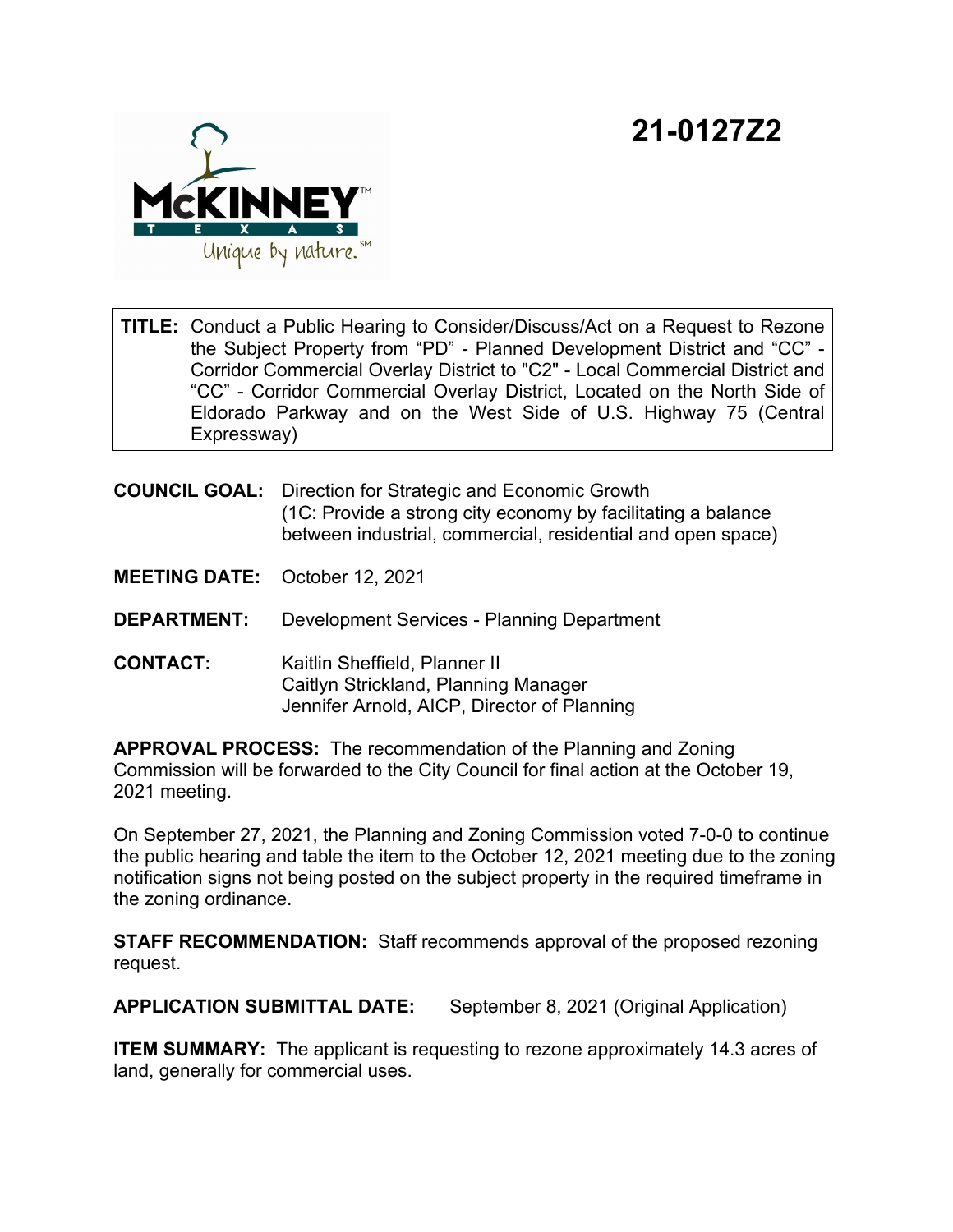## **EXISTING ZONING AND LAND USES:**

| Location            | <b>Zoning District (Permitted Land Uses)</b>                                                                                                   | <b>Existing Land Use</b>                                                                                                                                                  |
|---------------------|------------------------------------------------------------------------------------------------------------------------------------------------|---------------------------------------------------------------------------------------------------------------------------------------------------------------------------|
| Subject<br>Property | "PD" - Planned Development District<br>2004-04-045 (Commercial Uses), "PD" -<br>Planned Development District 2007-03-<br>026 (Commercial Uses) | Eldorado Plaza                                                                                                                                                            |
| <b>North</b>        | "PD" - Planned Development District<br>1994-06-18 (Commercial Uses)                                                                            | <b>Springhill Suites by Marriott</b>                                                                                                                                      |
| lSouth              | "PD" - Planned Development District<br>1589 (Commercial Uses)                                                                                  | Chase Bank, Pei Wei Asian<br>lKitchen                                                                                                                                     |
| lEast               | "PD" - Planned Development District<br>1353 (Commercial Uses)                                                                                  | Discount Tire, Noodle Wave,<br>Mattress Firm, Texas Army<br>National Guard Recruiting,<br><b>Enterprise Rent-A-Car</b><br>American National Bank of<br>Texas, Super Shack |
| lWest               | "PD" - Planned Development District<br>1998-11-62 (Residential Uses)                                                                           | <b>Hidden Forest Addition</b>                                                                                                                                             |

**PROPOSED ZONING:** The applicant is requesting to rezone the subject property from "PD" - Planned Development District to "C2" - Local Commercial District. Although the site is currently zoned for commercial uses under an existing PD - Planned Development District, the applicant has indicated a desire to rezone to a base zoning district of the City; "C2" - Local Commercial District. The current zoning on a portion of the subject property limits specific buildings on site to retail or office uses and does not permit a mix of those use types within the same building. The applicant has indicated that they have a prospective tenant for a vacant suite and has submitted this zoning request as a result to allow for an office use to be located in a building currently designated as retail.

Given the site's location along U.S. Highway 75 and the vision established for this area as part of the ONE McKinney 2040 Comprehensive Plan (discussed in more detail below), Staff is of the professional opinion that the rezoning request is appropriate and will help to continue to develop this portion of the highway with a list of modernized commercial uses. As such, Staff recommends approval of the proposed rezoning request.

**CONFORMANCE TO THE ONE MCKINNEY 2040 COMPREHENSIVE PLAN:** A key aspect of the ONE McKinney 2040 Comprehensive Plan is to provide direction related to desired development patterns in the city and to inform decisions related to the timing and phasing of future infrastructure investments. To assist in guiding these decisions, the plan includes a set of Guiding Principles that provide overall guidance and a Preferred Scenario and Land Use Diagram that illustrates the desired development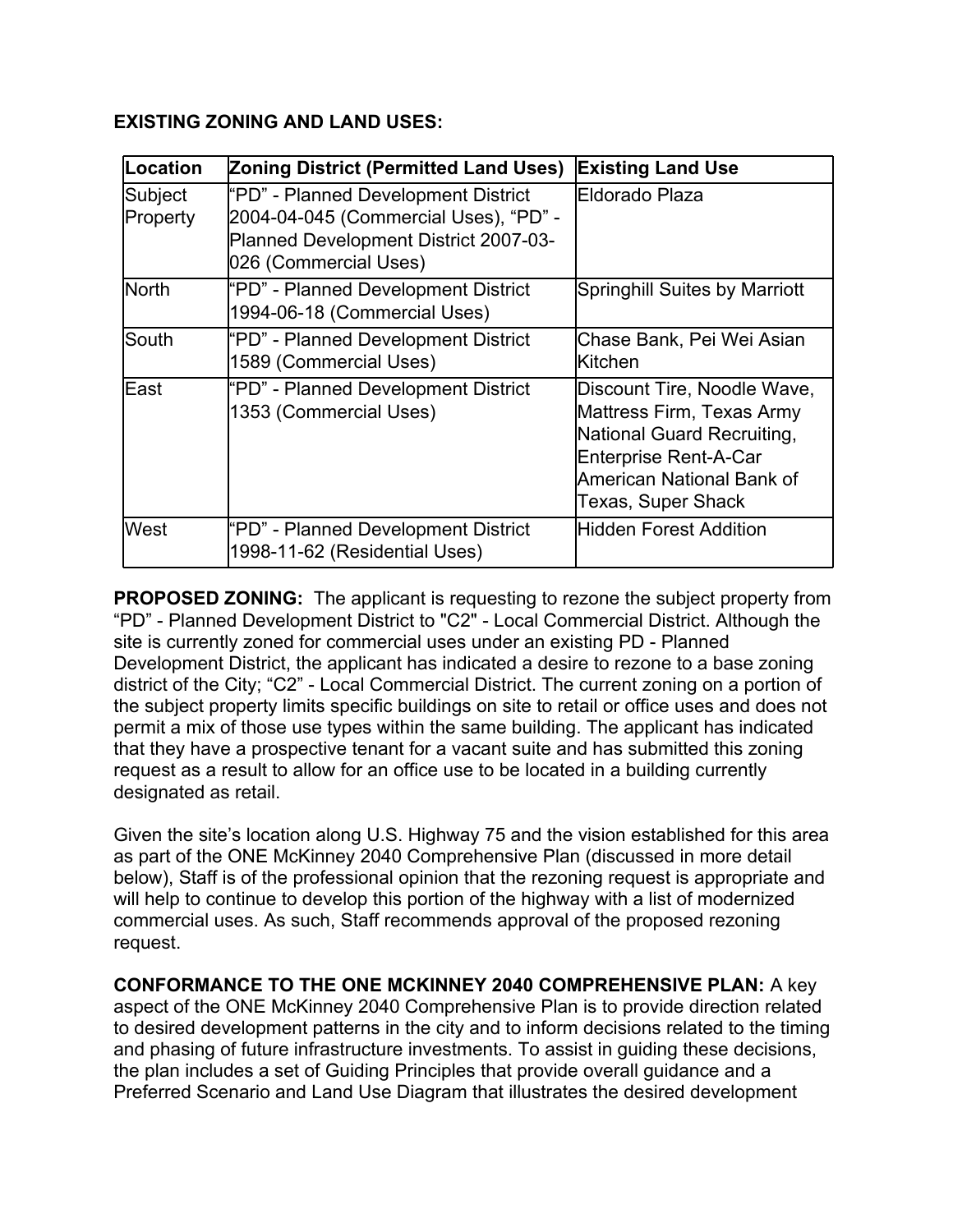patterns in the city. The Preferred Scenario and Land Use Diagram are built upon a series of distinctive districts, each with a specific purpose, focus and market. Each district consists of a mix of placetypes that identify the predominate land uses and desired pattern of development for the district.

· Guiding Principles:

The proposed rezoning request is generally in conformance with the Guiding Principle of "Diversity (Supporting our Economy and People)" established by the Comprehensive Plan. In particular, the proposed request has the potential to provide "diverse economic engines… broaden the tax base, and make the City's economy more adaptable and resilient".

· Preferred Scenario and Land Use Diagram Characteristics: Per the Preferred Scenario and Land Use Diagram, the subject property is located in the Established Community District and is designated as the Commercial Center placetype.

Commercial Center is characterized by big box stores or multi-tenant commercial uses. They are typically located at high volume intersections and along both sides of a highway or arterial. Commercial Centers are accessible primarily by one mode of travel, the automobile; though walkable pedestrian access should be encouraged wherever possible. Buildings are typically set back from the road behind large surface parking lots that may be prime locations for infill development.

• Land Use Diagram Compatibility:

When considering land use decisions, the City should determine that a project aligns with the Land Use Diagram and/or meets a majority of the plan's established criteria to be considered compatible with the Land Use Diagram. The proposed rezoning request **aligns** with the Commercial Center placetype of the Established Community District, is in conformance with the Land Use Diagram and should be compatible with the surrounding properties.

· Fiscal Model Analysis: The attached fiscal analysis shows a positive fiscal benefit of approximately \$850,000 for the 14.3 acre property and should contribute to achieving an overall fiscal balance in the city. It is important to note that the net surplus of the Annual Operating Summary is the same for the existing zoning and the proposed zoning.

**OPPOSITION TO OR SUPPORT OF REQUEST:** Staff has received no letters of support or in opposition to this request.

**SUPPORTING MATERIALS:**

[Location Map and Aerial Exhibit](View.ashx?M=F&ID=9874165&GUID=7ABE739D-DADF-44AD-8F07-D22C9A26F7D2)